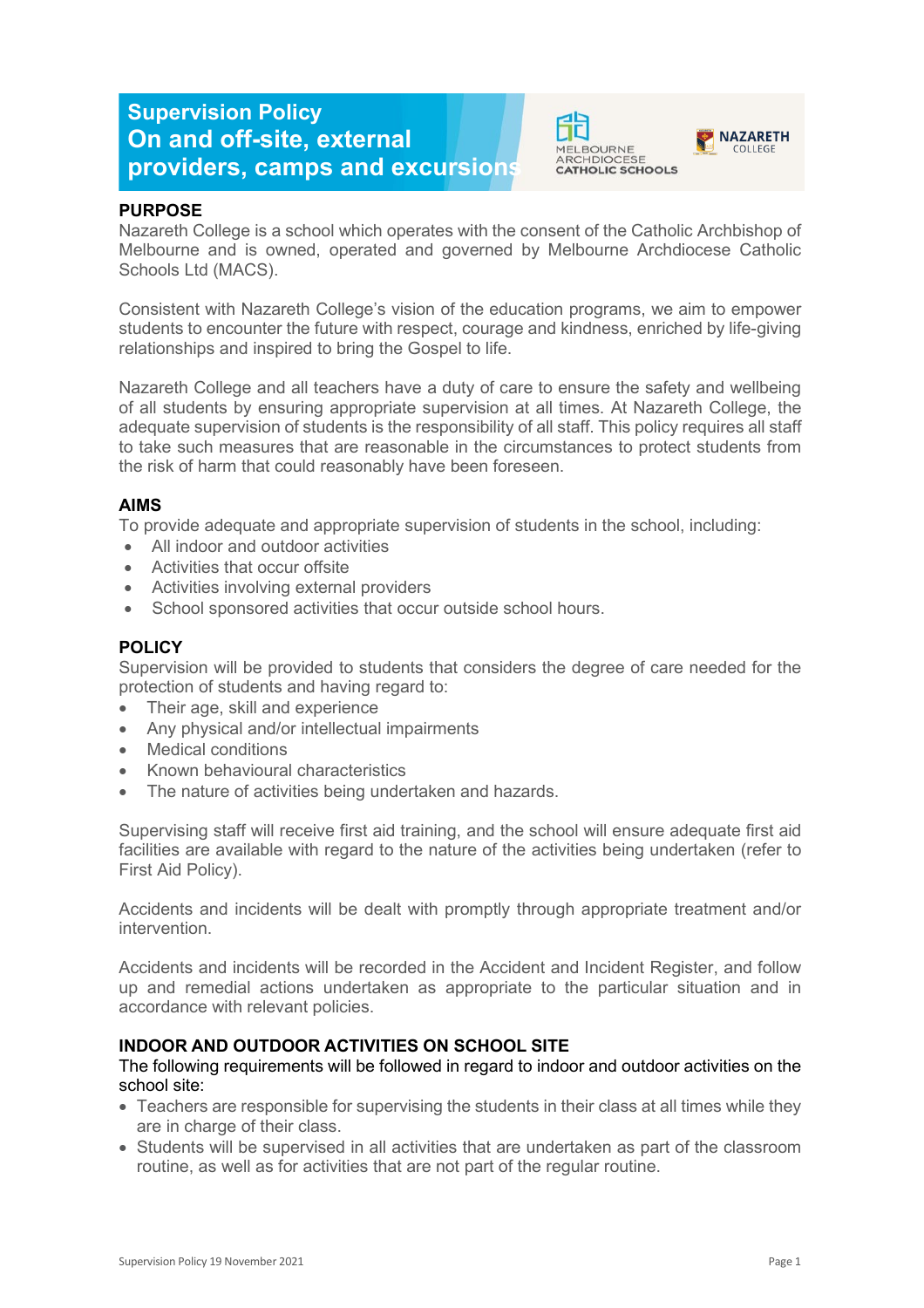- Adequate age-appropriate supervision in class, including consideration of the nature activities being undertaken to ensure proper use of plant and equipment, proper handling of any hazardous substances and use of relevant protective equipment.
- If teachers need to leave their class for any reason, they must ensure that their class is being supervised by another authorised teacher.
- School officers, trainee teachers or visiting teachers are not authorised to be responsible for a class in the absence of a designated class teacher.
- Teachers must exercise due diligence in designing activities that take safety and care into consideration for all students with even greater care for younger students or students at risk.
- Trainee teachers, school officers, parent helpers and visiting teachers may work with one or more students in small group work, but only under the supervision and direction of the classroom teacher.
- Classroom rules are designed at the start of each year to highlight expectations, set appropriate boundaries and assist the smooth conduct of the class.

# **YARD DUTY**

A yard duty roster showing designated areas is used for supervision of the school yard before school, during school breaks and after school. (Refer Yard Duty Policy). Teachers are to be visible and active during yard duty and to remain on duty in the designated area until they are replaced by the next teacher.

## **OFFSITE ACTIVITIES INCLUDING CAMPS, EXCURSIONS AND LOCAL FUNCTIONS**

The following requirements will be followed in regard to offsite activities, including camps, excursions and local functions:

- For each offsite activity, there is a designated teacher-in charge.
- All teachers and assistants must refer to the teacher-in-charge for decision-making, changes in direction or programs, or issues of concern.
- All teachers are responsible for all of the students in the activity.
- Helpers in the activity are there to support teachers but are not authorised to make decisions for the group.
- Teachers must exercise due diligence in designing activities that take safety and care into consideration for all students, with even greater care for younger students.
- Teachers need to use a method of accounting for all students at any given point during the activity.
- If students need to use public toilets, they should be accompanied to the toilet block by an adult so as to monitor their safety at all times.
- A record of the activity, excursion or camp will be completed by the Teacher-in-charge of the activity and given to the principal, for approval, prior to the activity. This includes a risk assessment for the activity proposed.
- Any accompanying or assisting non-teaching adult is required to have a current Working with Children Check (WWCC).

## **ACTIVITIES INVOLVING EXTERNAL PROVIDERS – ON SITE OR OFFSITE**

The following requirements will be followed in regard to activities involving external providers, either on the school site or offsite:

- The school is responsible for students at all times, and this responsibility cannot be delegated to others.
- The classroom teacher or teacher in charge of the group is responsible for the group at all times.
- When an external provider is involved in working with a class or group of students, a teacher will be present throughout the activity: E.g. Swimming, camp activities, guest speaker on site.
- External providers are required to sign in at the school office and wear a Visitor's, Identification Card.